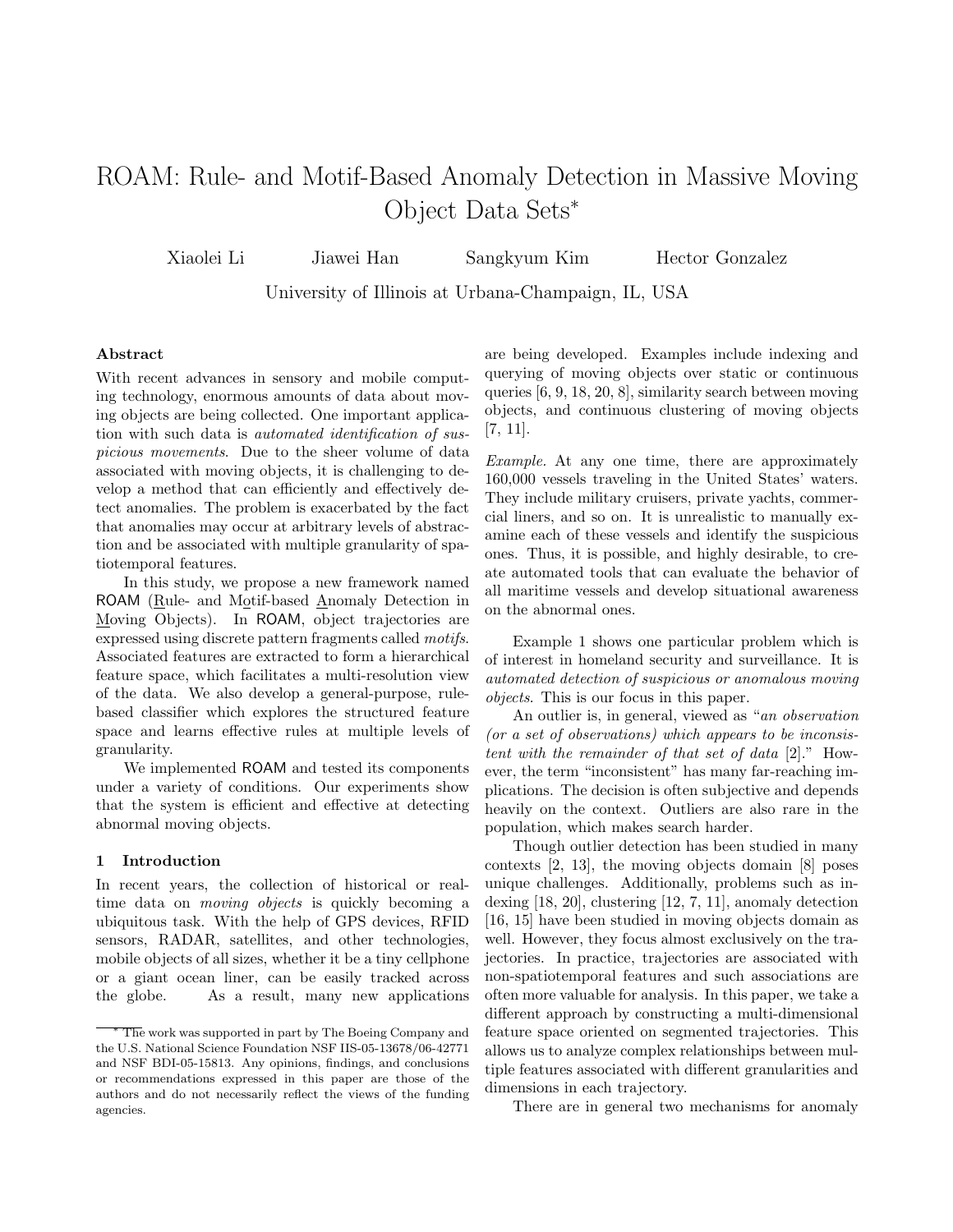detection: classification, which relies on labeled training data sets, and clustering, which performs automated grouping without the aid of training data. Although both are interesting methods for mining moving object outliers, classification often leads to stronger mining results with the help of training data. Therefore, our focus will be on constructing a classification model.

1.1 Problem Definition The problem of anomaly detection in moving object data is defined as follows. The input data is a set of labeled trajectories:  $\mathcal{D} =$  $\{(t_1, c_1), (t_2, c_2), \ldots\}$ , where  $t_i$  is a trajectory and  $c_i$  is the associated class label. A *trajectory*<sup>1</sup> is a sequence of spatiotemporal records of a moving object, e.g., GPS records. Each record has the geographic location as well as a timestamp, and records can be made at arbitrary time intervals. The set of possible class labels is  $\mathcal{C} = \{c^1, c^2, \ldots\}.$  In simple anomaly detection, there could just be two classes:  $c^{normal}$  and  $c^{abnormal}$ .

The goal of the problem is to learn a function f which maps trajectories to class labels:  $f(t) \rightarrow c \in$ C. f should be consistent with  $\mathcal D$  as well as future trajectories not in D. In other words, we want to learn a model which can classify trajectories as being normal or abnormal.

1.2 Contributions In this paper, we propose a framework, called ROAM (Rule- and Motif-based Anomaly Detection in Moving Objects), for the problem of anomaly detection. Compared to related work in classification or clustering of moving objects, ROAM incorporates a fuller feature space and examines more than just trajectories. At a high level, ROAM presents three novel features.

- 1. Motif-based feature space: Instead of modeling whole trajectories, we partition them into fragments (motifs) and construct a multi-dimensional feature space oriented on the motifs with associated attributes.
- 2. Automated hierarchy extraction: By examining the patterns in the trajectories, we automatically derive hierarchies in the feature space. This yields a multi-resolution view of the data.
- 3. Hierarchical rule-based classifier: We develop a rule-based classifier which explores the hierarchical feature space and finds the effective regions for classification.

The rest of the paper is organized as follows. Section 2 presents some key insights in ROAM. In Section 3, we introduce the overall framework. Experimental results are shown in Section 4. Section 5 addresses the related work. And we conclude the study in Section 6.

# 2 Key Insights

There have been some prior work in the area of trajectory prediction [16, 15]. Markov models or other sequential models can model a single trajectory and predict its future behavior. However, when used in the context of a large population with many different distributions, such approaches may not be effective.

*Example.* Consider the two trajectories in Fig.  $1(a)$ . They have similar shapes except the one on the right has an extra loop. The impact of this additional loop depends on the task, but one would remark that the other portions are remarkably similar.



(a) Two similar trajectories. The loop in the right trajectory is difficult to handle in holistic approaches.



(b) Same two trajectories after motif extraction. The right trajectory has an extra  $m_1$ .

## Figure 1: Motif representation

This example presents some problems for holistic models. It is difficult to represent the semantics of "mostly the same with the exception of an extra loop" using distance metrics between models. Local differences could either dominate the metric or be drowned out by the rest of trajectory. Furthermore, it is difficult to capture thousands or tens of thousands of trajectories in a single model. While a single object or a small set may have clear patterns, a large population (such as in real-world anomaly detection) presents a wide range of patterns across all granularities of time and space signals.

 $\overline{1_{\text{Tra}}}$  jectory in this paper is just data and does not imply path prediction.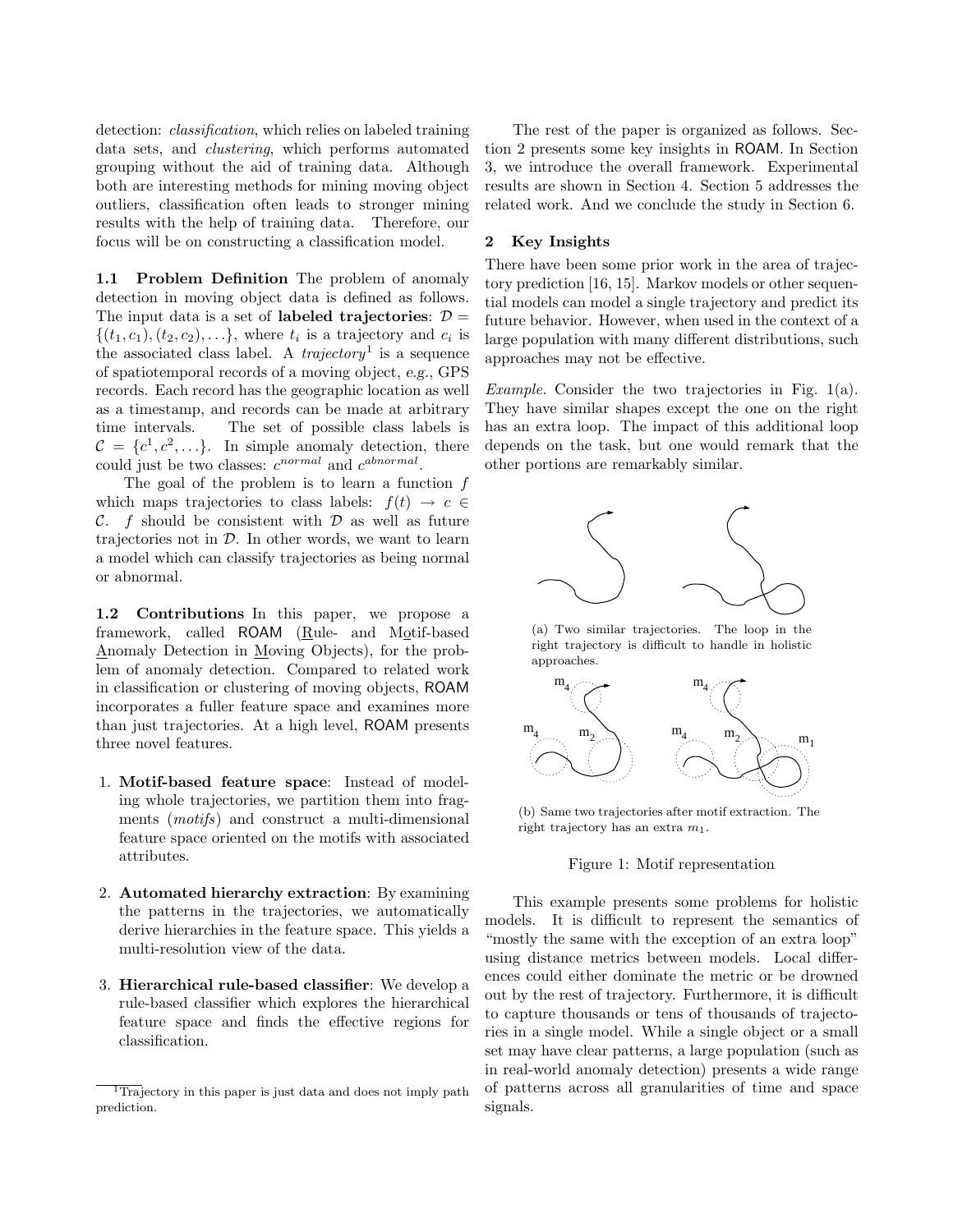2.1 Motif-based Feature Space In this paper, we propose that semantic analysis should be based on a rich feature space constructed using trajectory fragments. In ROAM, raw trajectories are partitioned into fragments. These fragments are overlaid on top of each other and the common patterns become what we call motifs. Motifs are represented by a tuple (motif expression) which includes additional spatiotemporal attributes that may be helpful in analysis. The set of motif expressions observed then forms a feature space in which the original trajectories are placed. Using such a feature space, we can leverage algorithms in machine learning and data mining to learn complex associations between trajectory fragments and also other important information.

A motif is a prototypical movement pattern. Examples include right turn, u-turn, and loop. One could view them as parallels to gene expressions in DNA sequences or entity mentions in text. Fig. 1(b) shows the motifs in Fig. 1(a) as drawn by the dotted circles. In this form, the two trajectories now have much in common: They share one  $m_2$  and two  $m_4$ 's, and differ in one  $m_1$  (i.e., loop motif).

2.2 Multi-Resolution Feature Hierarchies Another observation we make is raw recordings and semantic analysis often occur at different spatiotemporal granularities. While time recordings may be made at the minute or second level, analysis is usually more sensible on the hour level or even higher. The same scenario applies to the location measure. One might record at the meter level but analyze at the city block or district level.

By using a more general representation, fewer distinct measure values are used and the analysis task could become easier. In addition, it would improve human readability. If the final classification model produces human readable results (as ROAM does), having high level features not only reduces the size of the results but also increases their understandability.

Sometimes, these hierarchies are readily available, as in the case of time. With other features, however, it may not be obvious. In ROAM, we use a clusteringbased technique to automatically extract hierarchies based on the behavior of the trajectories. Given such hierarchies, it is still hard to know a priori which levels will work the best for classification so we let ROAM adjust dynamically.

#### 3 Framework

Figure 2 shows the ROAM (Rule- and Motif-based Anomaly Detection of Moving Objects) framework. Square boxes are computation modules, round boxes are data sources, and arrows show the flow of data. There are three computation modules in ROAM: Motif Extractor, Feature Generator, and Hierarchical Rulebased Classifier. Data flows through them in that sequence.



Figure 2: ROAM Framework

3.1 Motif Extractor The first computation module in ROAM is the Motif Extractor. A motif is a prototypical movement pattern. ROAM use a sliding window technique to process the trajectories. All windows are overlaid on top of each other and clustering is used to group them into representative sets. These representative ones then form the set of interesting motifs in D.

Given a trajectory, we slide a window of length  $\omega$ across it.  $\omega$  could be defined with respect to time or distance. If it is time, then different speeds (and thus distance traveled) would result in different motifs. If it is distance, then speed variances would be normalized. In our experiments, we used time since speed was relatively stable though more complex data might require more complex normalization methods. For each resultant window  $w$ , we compute the vector from the first point in  $w$  to the last point in  $w$ . The width of the vector is then expanded to accommodate all other points within w; this bounding box allow us to smooth over noises in the trajectory.

All bounding boxes are overlaid on top of each other. And using the Euclidean distance, we cluster them to find the representative patterns. The resultant cluster centers then define the set of motifs. In ROAM, a motif is represented just like a window: a vector with a bounding box around it. Depending on the task, other variables may be kept as well. Once the motifs are set, we then go through  $\mathcal D$  again using the same sliding windows. This time, a window  $w$  in a trajectory is similar to a motif m if  $||w - m|| < \epsilon$ . And if a particular window is similar to a motif, we say that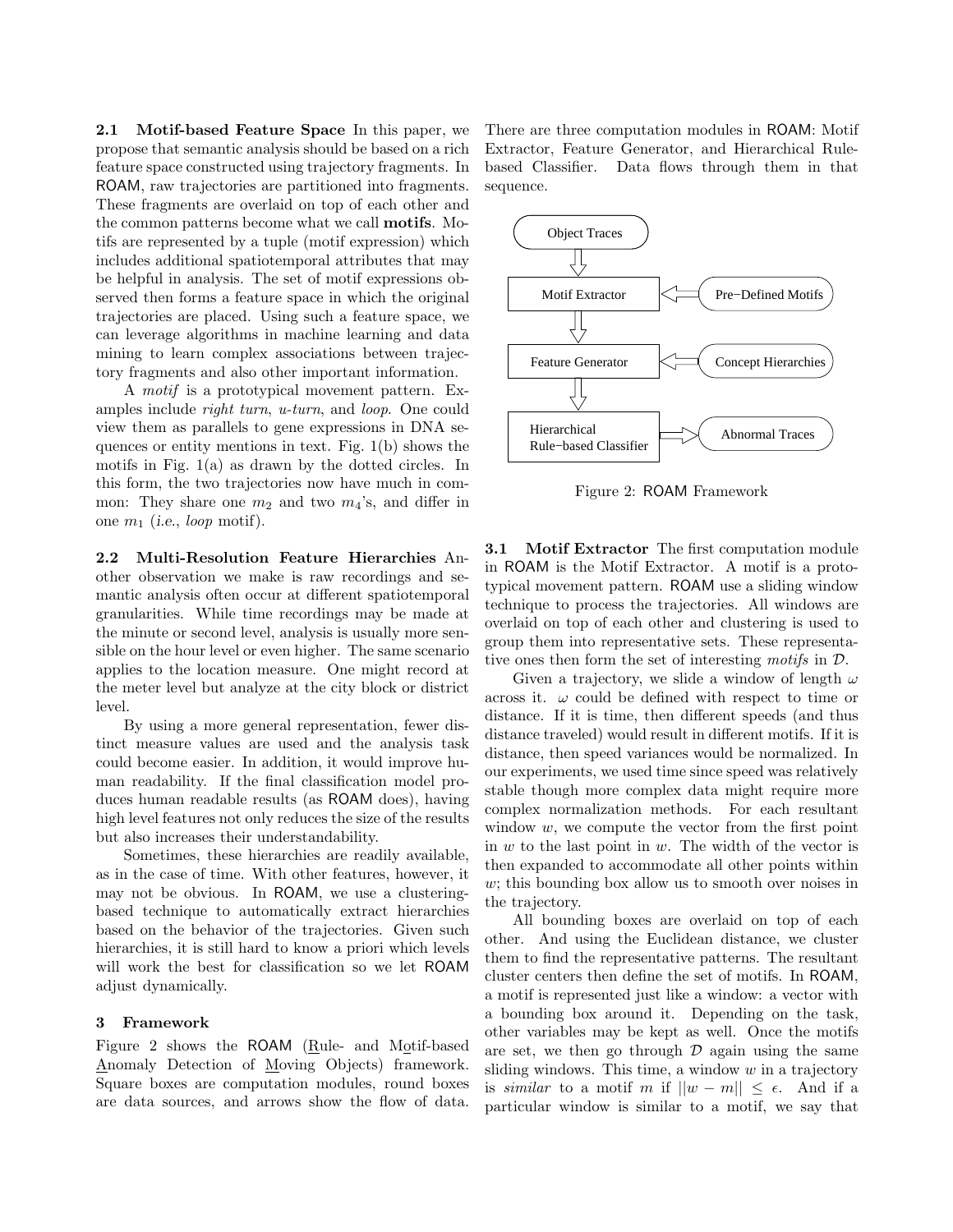motif is "expressed" in the trajectory.

A natural question to raise is how to set  $\omega$ . A too small of a value could miss motifs by dividing them into indistinguishable pieces and a too large of a value could bundle motifs together and lose discriminative power. Fortunately, it turns out that most reasonable values will perform just fine. As we will show empirically in Section 4, classification accuracy is fairly robust with regards to different  $\omega$  values.

Given a trajectory, the motif extractor returns the sequence of motif expressions found in the trajectory. Each motif expression has the form

$$
(3.1) \qquad (m_i, t_{start}, t_{end}, l_{start}, l_{end})
$$

where  $m_i$  is the motif,  $t_{start}$  and  $t_{end}$  are the starting and ending times, and  $l_{start}$  and  $l_{end}$  are the starting and ending locations. The complete sequence is known as the motif trajectory of the original trajectory.

3.1.1 Motif Expression Attributes The form of motif expression shown in Eq.  $(3.1)$  is only the first step in full motif expression extraction. Additional information on when, where, and how the motif was expressed is needed. Take Fig. 3 as an example. There are two objects moving in an area with the same trajectories; however, the left one is near an important landmark. This extra piece of information (i.e., proximity to landmark) can be crucial in decision making. If we also knew that the left object was moving slowly during the middle of the night, the combination of all such information is telling in anomaly detection.



Figure 3: Two objects moving with the same trajectory.

For each motif expression, we introduce a set of attributes in addition to the simple time and location ones in Eq. (3.1). Some examples include duration, top\_speed, avg\_speed, radius, and general location. Some of these attributes can be derived easily from the time and location attributes, e.g.,  $\texttt{avg\_speed} = path-distance(l_{start}, l_{end}) \div (t_{end} - t_{start}).$ Others may require a more sophisticated motif extractor.

Let there be A such attributes:  $\{a_1, a_2, \ldots, a_A\}$ . We now represent each motif expression as follows,

$$
(3.2) \t\t\t (m_i, v_1, v_2, \ldots, v_A)
$$

where  $m_i$  is the motif and  $v_i$  is the value of attribute  $a_i$ . Note that  $a_i$  may be continuous or even multidimensional.

3.2 Feature Generator Once the motif expressions have been extracted, semantic analysis can begin. One could try the following na¨ıve classification scheme. For each distinct (*motif, attribute, attribute value*) combination we see in the trajectory data, we map it to a feature. For example, (right-turn, speed,  $11mph$ ) would map to a feature and (right-turn, speed,  $12mph$ ) would map to another feature. Formally,  $\forall i, j, k \ (m_i, a_j, v_k) \leftrightarrow f_x \in$  $\mathcal F$  where  $\mathcal F$  is the resulting feature space. We then use the following classifier.

# Algorithm 1. (Flat-Classifier)

- 1. Transform the motif-trajectories into vectors in the  $\mathcal F$ feature space. Suppose  $f_x \leftrightarrow (m_i, a_j, v_k)$ . Then the  $x^{th}$  component of the vector has the value of the number of times motif i's attribute j expressed value k in the trajectory.
- 2. Feed the feature space and the data points as input into a learning machine.

This particular transformation from trajectories to a feature space is complete. Every motif attribute value is preserved as a feature and the frequencies of their expressions are preserved as the feature values. However, it is ineffective by the following observations. First, a large number of distinct motif attribute values leads directly to a high dimensional feature space. Specifically, suppose there are M motifs, A attributes, and each attribute has V distinct possible values. The instance space is then  $\mathbb{N}^{MAV}$ . Second, the high granularity or continuous motif attribute values make generalization difficult. Because these distinct values are transformed to distinct features, generalization becomes essentially impossible. Learning on a feature that is at 10:31am will have no bearing on a feature that is at 10:32am.

3.2.1 Feature Generalization In order to overcome the difficulties in the FLAT-CLASSIFIER, generalization in the feature space is needed. For example,  $(right-turn, time, 2am), (right-turn, time, 3am), and$  $(right-turn, time, 4am)$  features could be generalized into one feature: (right-turn, time, early\_morning). This not only reduces the dimensionality of the feature space but also helps the learning machine through feature extraction.

Recall that each feature has the form  $(m_i, a_j, v_k)$ , where each attribute  $a_j$  is either numerical (1D) or spatiotemporal (2D or 3D). We assume that each  $a_i$  has a distance metric defined on its values. Thus, features having the same  $m_i$  and  $a_j$  values (i.e.,  $(m_i, a_j, *)$ )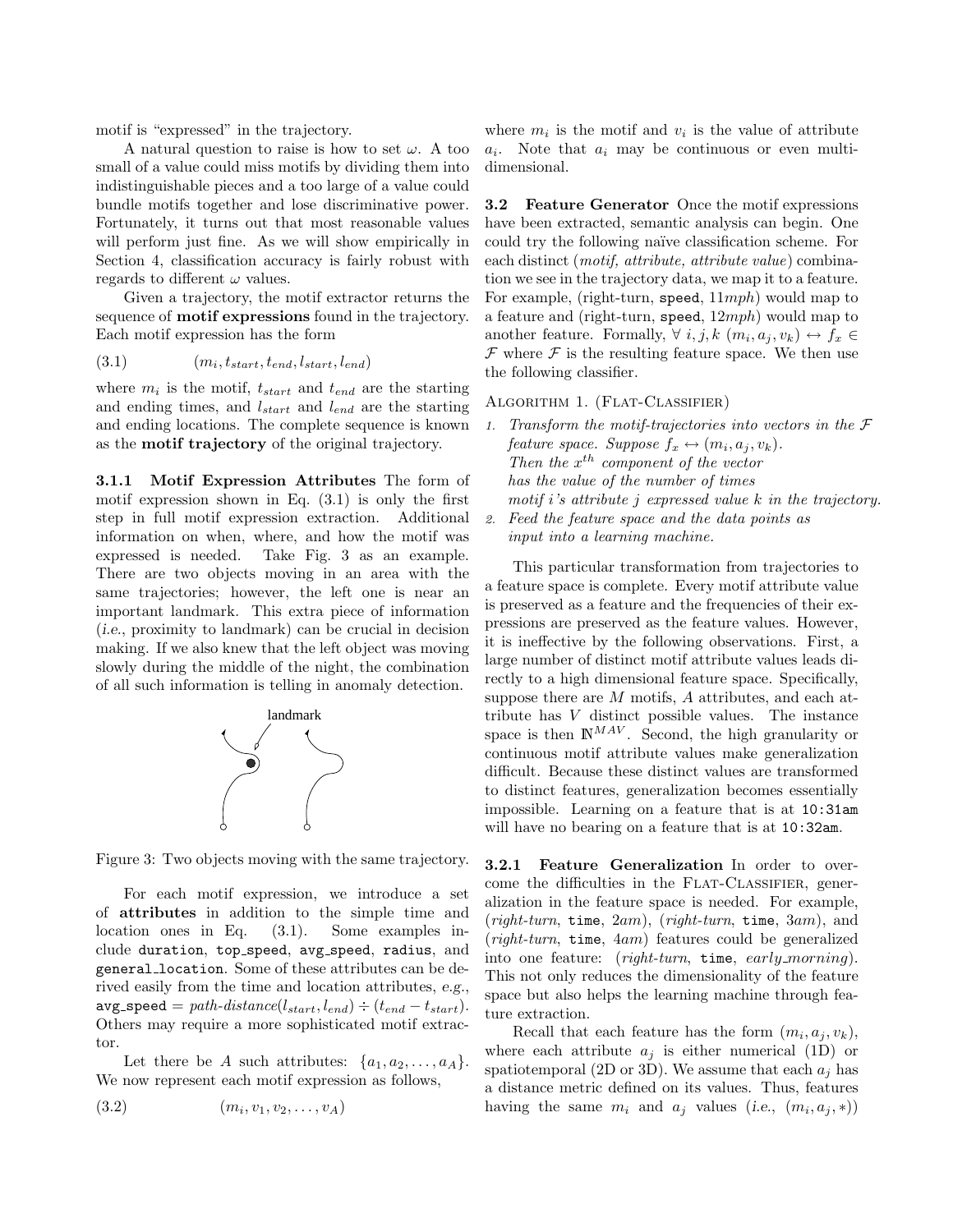can be compared with a formal distance metric. For example,  $(right-turn, time, 2am)$  is more similar to  $(right-turn, time, 2 : 02am)$  than  $(right-turn, text,$ 6pm). But, it does not make sense to compare features with different  $m_i$  or  $a_j$  values (e.g., (right-turn, time,  $(2am)$  is not comparable to  $(u\text{-}turn, \text{speed}, 10mph)).$ 

We partition the features in  $\mathcal F$  into sets with distinct  $(m_i, a_j)$  values. If there are M motifs and A attributes, there are  $M \times A$  disjoint sets. We propose to generalize the features in each  $(m_i, a_j)$  set into a smaller set. Further, this new set will be hierarchical where appropriate. This will be the task of the Feature Generator in the ROAM framework. Specifically, it will

- 1. discretize or cluster continuous or high granularity motif attribute values.
- 2. form a hierarchy over the attribute values, which in turn offers a multi-resolution view of the data.

We will treat each  $(m_i, a_j)$  space independently. Since the attribute values can have different forms (e.g., numerical values, 2D spatial locations), we will use different methods where appropriate. We explain them in detail in the following two sections.

3.2.2 Spatial Attributes Attributes such as location are spatial points in a 2D or 3D space. In such scenarios, we use a hierarchical "micro-clustering" technique similar to BIRCH [26] to discover prototypical patterns. Features are inserted into a tree-based data structure where nodes represent micro-clusters. A micro-cluster is a small, tightly grouped neighborhood, and features belong to the same micro-cluster only when they are closely related. A tree of these micro-clusters represents a concept hierarchy of the attribute.

Take the location attribute as an example. A micro-cluster may only include features which are within a few meters of each other. During insertion of features into the tree, each micro-cluster has a maximum radius parameter. If a feature cannot fit inside a micro-cluster, a new micro-cluster is created. The tree also had a maximum branching factor so insertions and rotations occur like a typical B-tree. After all features have been inserted into the tree, the leaf nodes form the set of micro-clusters. Each micro-cluster can be viewed as a meta data point that represents similar features. We then feed the set of micro-clusters into a hierarchical agglomerative clustering algorithm to construct the final hierarchy.

The final clustering tree is hierarchical in the following sense: any node in the tree contains summarized information for all data points in that node's subtree. For example, the root contains a summary of the entire tree. The summary information is sufficient for the calculation of the centroid and the radius of the points. The reason we choose a BIRCH-like algorithm in our system is two-fold. First, it performs micro-clustering, which fits our needs better. Second, building the CF tree is time and space efficient  $(O(n))$ . More properties are described in [26].

3.2.3 Numerical Attributes Attributes such as time and avg speed are numerical. Usually, in the presence of continuous attributes, discretization is performed. Doing so has many advantages. First, it makes the learning problem easier. A decision tree, for example, would have fewer splits to consider. A discrete feature allows better generalization. Second, it makes human readability easier. For instance, it is much easier to understand the feature value of 1pm-2pm as opposed to reading all the distinct values between 1pm and 2pm.

Discretization techniques [17] can be split into two main groups: unsupervised and supervised. Since we have labeled data, supervised algorithms are more appropriate. There is an abundant number of methods available for this; most of them would function just fine here. An additional requirement we have is a hierarchy over the resultant discrete values. While most discretization methods do not have this property, we can easily add it by performing hierarchical agglomerative clustering as a post-processing step.

Since spatial attributes are a generalization of numerical attributes, we use the same clustering methods in our implementation of ROAM for both types of attributes. Clustering in one-dimensional data still provides meaningful groupings based on behavior.



Figure 4: Two sample motif-attribute hierarchies

3.2.4 Multi-Resolution View After building hierarchies in each of the  $(m_i, a_j)$  spaces, the overall feature space is now structured as a set of hierarchies. Fig. 4 shows a partial illustration. In it, there are two motifattribute hierarchies: (right-turn, time) and (rightturn, speed). Each node corresponds to a micro-cluster feature discovered in  $\mathcal F$ . For example, the black node in Fig. 4 represents all right-turns taken between 2 and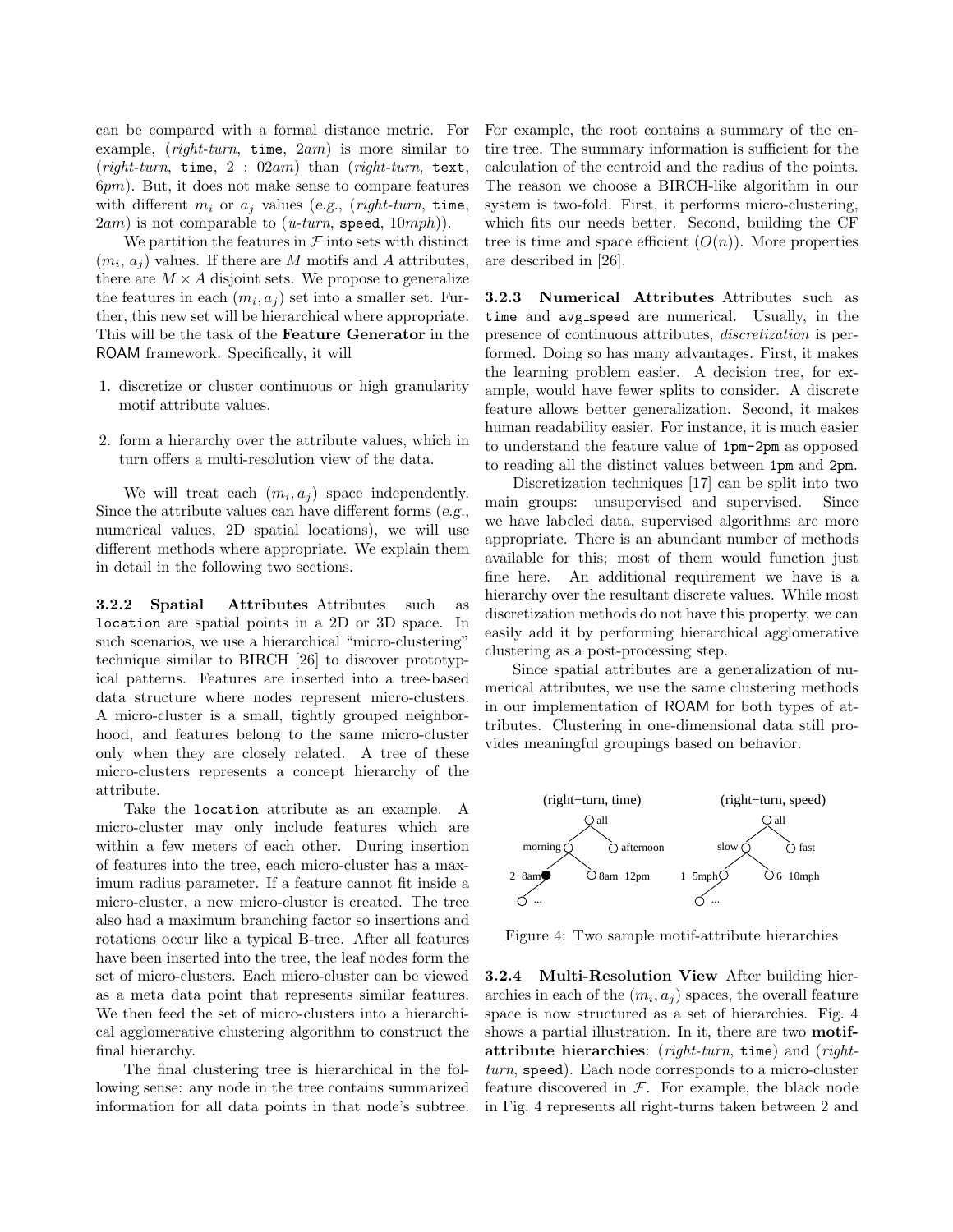8am. High level nodes in the hierarchies correspond to high level features and low level nodes correspond to low level features. By choosing different subsets of the nodes, a user can create distinctly different views of the data. For example, suppose one only used level one features in Fig. 4 (i.e., "morning", "slow", etc). This generates a very rough view of the data and with only four features. On the other hand, choosing the leaf nodes in Fig. 4 generates a detailed view but with many more features.

As mentioned previously, concept hierarchies may already exist for some attributes (e.g., time). In such cases, one may just choose to use them to construct the motif-attribute hierarchy. However, in other cases or sometimes in place of the existing hierarchies, one could use automated techniques in ROAM to construct the hierarchies. This has the distinct advantage that the hierarchies are built based on the behavior of the data. As a result, more features could be dedicated to the dense regions and fewer features to the sparse regions. Clustering and discretization techniques can adjust dynamically based on the data and could facilitate more effective analysis.

**3.3** Classification Let  $\mathcal{F}'$  be the set of all nodes in the motif-attribute hierarchies.  $\mathcal{F}'$  is the largest feature space where all resolutions are included. Though this feature space is "complete", it is unlikely to be the best one for classification. It creates a high dimensional feature space; this makes learning slow and possibly ineffective. On the other hand, suppose we choose only the root level nodes in all the motif-attribute hierarchies. That is, only the "all" nodes in Fig. 4. The problem with this feature space is that the features are too general to be useful. What we seek is something in between those two extremes.

To this end, we propose a rule-based classification method: CHIP (Classification using Hierarchical Prediction Rules). We chose a rule-based learning algorithm for several reasons. First and foremost, it produces human-readable results. This is useful in practice. Second, it is efficient. CHIP is  $O(N)$  with respect to either the number of examples or the number of features. Other classifiers such as Naïve Bayes or SVM are  $O(N^2)$ with respect to one. The problems we are dealing could be large and high dimensional. Lastly, the classification problem is unbalanced: the abnormal class has few training examples. In such contexts, rule-based learner have been shown to be effective [5].

3.3.1 Intuitions Before formally describing CHIP, we give some intuitions. CHIP iteratively and greedily searches for the best available rule until all positive

examples are covered. In addition, CHIP tries to use high-level features whenever possible. For example, suppose all ships that move at location X between the hours of  $12pm$  and  $5pm$  are normal. Then a single rule using the afternoon feature will suffice. Using this principle has several benefits. First, the feature space is kept to a small size. This speeds up learning and keeps the problem tractable. Second, features are kept high level whenever possible. This produces rules which are general and easily understood by a human. Third, it avoids the problem of over-fitting.

In machine learning research, the study of feature space simplification or generalization is known as feature selection [10]. Given a set features, choose a subset which will perform better (in terms of efficiency and/or accuracy) in the learning task. A typical approach scores each feature and iteratively inserts or removes them. In our setting, however, we have something that is different than the standard setting: there are hierarchical structures over the features. Thus, selection should be a little smarter.

With this in mind, we propose a top-down search in the feature hierarchies. We start with an initial high level feature space and try to describe the data (in the rules sense). If these features produce accurate rules, we are satisfied. But if at some point we find that a more specific feature will produce a better rule, we expand the existing feature space to include that specific feature. This process repeats until all the training data is sufficiently covered.

3.3.2 CHIP We introduce some definitions first. CHIP learns a set of rules, much like FOIL [19] and CPAR [25]. A single rule  $r$  has the conjunctive form of:

$$
l_1 \wedge l_2 \wedge \ldots \wedge l_n \to c
$$

where each  $l_i$  is a literal (or predicate) of the form  $(feature = value)$  and c is the class label. An example is "covered" by  $r$  if all the literals in  $r$  are satisfied in the example. Next, recall that  $\mathcal{F}'$  is the complete set of features. For any feature f in  $\mathcal{F}'$ , let  $Exp(f)$ return the set of  $f$ 's children in  $\mathcal{F}'$ 's hierarchy. For example,  $Exp(morning) = \{2-8am, 8am-12pm\}$ . At any time, CHIP uses a subset of the features in  $\mathcal{F}'$ . Let  $\mathcal{F}_C$ be this set.

A rule is learned one literal at a time. Literals are selected according to a weighted version of  $FoiLGain$ [19], which is based on the positive and negative coverage of the rule before and after adding the literal. Let  $p_0$  and  $n_0$  be the number of positive and negative examples covered by rule r without literal l. Let  $p_1$  and  $n_1$  be the number of positive and negative examples covered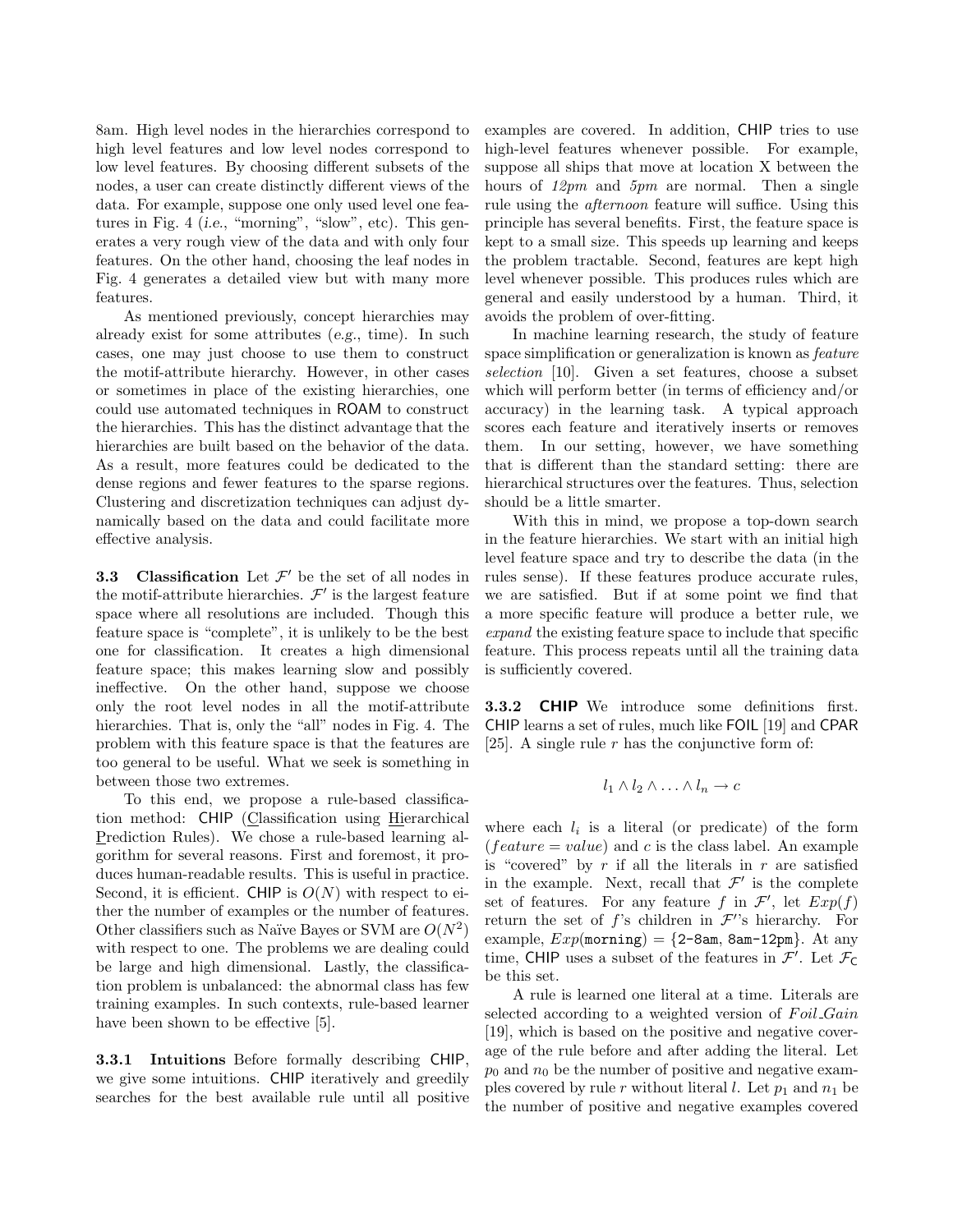by rule  $r \wedge l$ . Foil  $Gain(l, r)$  is then defined as

$$
p_1 \left( \log_2 \frac{p_1}{p_1 + n_1} - \log_2 \frac{p_0}{p_0 + n_0} \right)
$$

The weighted version of  $Foli\_Gain$  [25] allows previously covered positive examples to be used again but just weighs them down. This adjusts the  $p$  and  $n$  values appropriately in the above equation.

In the previous section, we gave the intuitive notion of discovering that a more specific feature will perform better than a current feature. Here, we formalize this notion in the function  $Exp\_Gain(f, r)$  where f is a feature and  $r$  is a rule. It is defined as

$$
Exp\_Gain(f, r) = \max_{(l, f_i) \forall l, f_i \in Exp(f)} Foil\_Gain(l, r)
$$

The  $Exp\_Gain$  (expansion gain) of a feature is the maximum Foil\_Gain achieved by any literal in any of its child features. It is defined with respect to a nonempty rule similar to  $FoiLGain$ . We chose this function because it allows sensible direct numerical comparisons between Foil\_Gain and Exp\_Gain.

Algorithm 2. (CHIP)

**Input:** (1) Training set  $\mathcal{D} = P \cup N$ , where P and N are the positive and negative examples. (2) Initial feature set  $\mathcal{F}_\mathsf{C} \in \mathcal{F}'$ .

Output: Set of classification rules R.

# Method:

| 1.              | <b>while</b> not all of $P$ is covered                        |
|-----------------|---------------------------------------------------------------|
| 2.              | <i>initialize new rule r</i>                                  |
| 3.              | <i>ushile true</i>                                            |
| $\frac{1}{4}$ . | find literal l with highest $FoiLGain(l, r)$                  |
| 5.              | find feature f with highest $Exp\_Gain(f, r)$                 |
| 6.              | <i>if both gains <math>\langle</math> min_gain then break</i> |
| 7.              | if $FoiLGain(l, r) > \beta \cdot Exp\_Gain(f, r)$ then        |
| 8.              | add l to r                                                    |
| 9.              | else                                                          |
| 10.             | add feature f to $\mathcal{F}_c$                              |
| 11.             | add r to R                                                    |
| 12.             | return R                                                      |

Discussion CHIP starts with all examples uncovered and iteratively searches for the best rule to cover the positive examples. The search is greedy and halts when enough positive examples are covered. Rules are learned one literal at a time, choosing them based on  $FoiLGain$ (line 4). In line 5, the  $Exp\_Gain$  of each feature is calculated. If the better gain is  $Foli\_Gain$ , the literal is added to the current rule (line 8). Otherwise, the feature space is expanded (line 10) and the process repeats.

**Complexity** CHIP has running time of  $O(nSR)$  where  $n$  is the number of examples,  $S$  is the size of the used feature space, and  $R$  is the number of learned rules. In our implementation, we collapsed examples (trajectories) which appear the same into meta-examples. Thus, with a high initial feature space,  $n$  can be quite small if the data is skewed.  $S$  can also be small initially since there are only a few high level features. As the algorithm executes, both  $n$  and  $S$  will increase with feature expansion. This is another reason to avoid careless expansion.

# 4 Experiments

In this section, we show our framework's performance in a variety of settings. We conduct our experiments using both real and generated data to show efficiency and effectiveness. For data generation, we used GSTD [21] (which generates raw trajectories) and also our own data generator (which generates motif-trajectories). The latter allows us to test some parts of the framework independently of others. Efficiency experiments were run on an Intel Pentium 4 2.6GHz machine with 1.5GB of memory. The Motif Extractor was written in Python and the rest was written in C++ and compiled with GCC.

Each dataset consists of two classes: normal and abnormal. In GSTD, we achieve this by generating two datasets with slightly different parameters. In our own generator, the base data is motif-trajectories. A set of motif-expression seeds are initialized in the model and a Gaussian mixture model is used to create randomness. We generate the abnormal class by mixing "abnormal" motifs with a background model that is shared between both the normal and abnormal classes.

There are two parameters which controls CHIP. One is the starting level in the motif-attribute hierarchy. Level 0 denotes the root level. The other is  $\beta$ , the feature expansion weight. These two parameters are indicated as  $\text{ROAM}(starting\_level, \beta)$ . Finally, since the number of abnormal examples is small, we used the standard F1 metric instead of accuracy.  $F1^2$  is a harmonic mean of recall and precision and better reflects the effectiveness of the classifier. An F1 score of 100 indicates 100% recall and precision. F1 scores were the result of 10-fold cross validation. Experiments were run 5 times to get an average.

4.1 Real Data We obtained real ship navigational data from the Monterey Bay Aquarium Research Institute (MBARI<sup>3</sup>). Under the MUSE project, several

 $2F1 = (2 \times recall \times precision) \div (recall + precision)$  $^3$ http://www.mbari.org/MUSE/platforms/ships.htm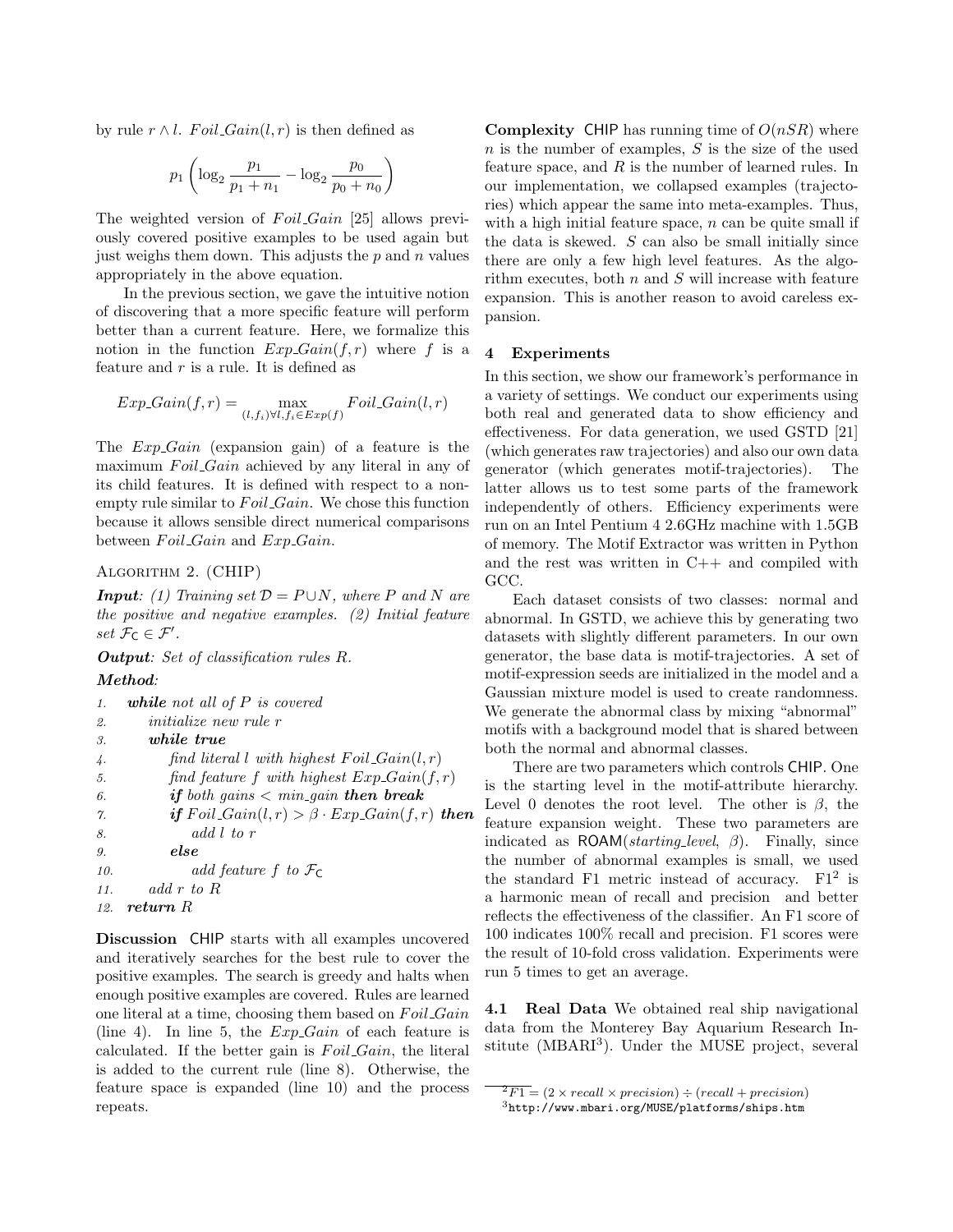ships traveled in ocean waters near Northern California to conduct various aquatic experiments. The ships' navigational data, which includes time, longitude, and latitude, were recorded. Depending on the ship, the sampling rate varied from 10 seconds to a few minutes; the end result are fairly continuous paths. Figure 5 shows a typical path of a vessel named Point Sur.



Figure 5: Sample path of ship Point Sur from 16:00 to 24:00 on  $8/23/00$  starting at point  $(0, 0)$ .

We collected data from two different ships (namely Point Sur and Los Lobos) and assigned different class labels to them. The two ships carried out different tasks and thus naturally had different movement patterns. There was a total of 23 paths (11 of one, 12 of another), each with 1500 to 4000 points. Using ROAM, we extracted 40 motifs, constructed features, and tried to recover the class labels using CHIP. Figure 6 shows two sets of trajectory segments that were marked as motifs 10 and 14. Motif 10 is a simple straight trajectory towards the northeastern corner. Motif 14 is a 3-part move of going north, northwest, and then north again.

Motifs were extracted from a window of approximately 3 minutes, and had two additional attributes. One is the distance traveled, which indicates speed, and the other is the general Euclidean distance to the stored motif. We did not include the time-of-day attribute since the two ships had regular but different schedules and including them would make the problem too easy. Motif-attribute hierarchies (branching factor of 4) were also generated, which ranged from 2 levels deep to 7 levels deep.

An issue raised before was the setting of  $\omega$ , the width of the window to extract motifs. Figure 7 shows the effect on classification as  $\omega$  increases from 4 minutes to 60 minutes on the MBARI data. As shown, accuracy with too small or too large of a window is poor, but in the intermediate, it is relatively stable. Thus, we believe that as long as the window is reasonable, performance should not be affected too much. Another



(a) Extracted motif 10



(b) Extracted motif 14

Figure 6: Extracted motifs from MBARI data.



Figure 7: Effect of  $\omega$  on classification accuracy.

issue is how many motifs to extract. This was set to 40 in Figure 7, and Figure 8 shows the effect as that number changes from 5 to 60. The curve shows that we were able to achieve 100% classification accuracy with 10 and 15 motifs. And as the number increases, accuracy decreases but not too drastically. In general, a reasonable number should not be too difficult to find.

4.2 Synthetic Data While the real data experiments provided some validation of our methods, we were unable to thoroughly test other aspects due to the small dataset size. To combat this, we experimented with synthetic data from GSTD and also our own data generator.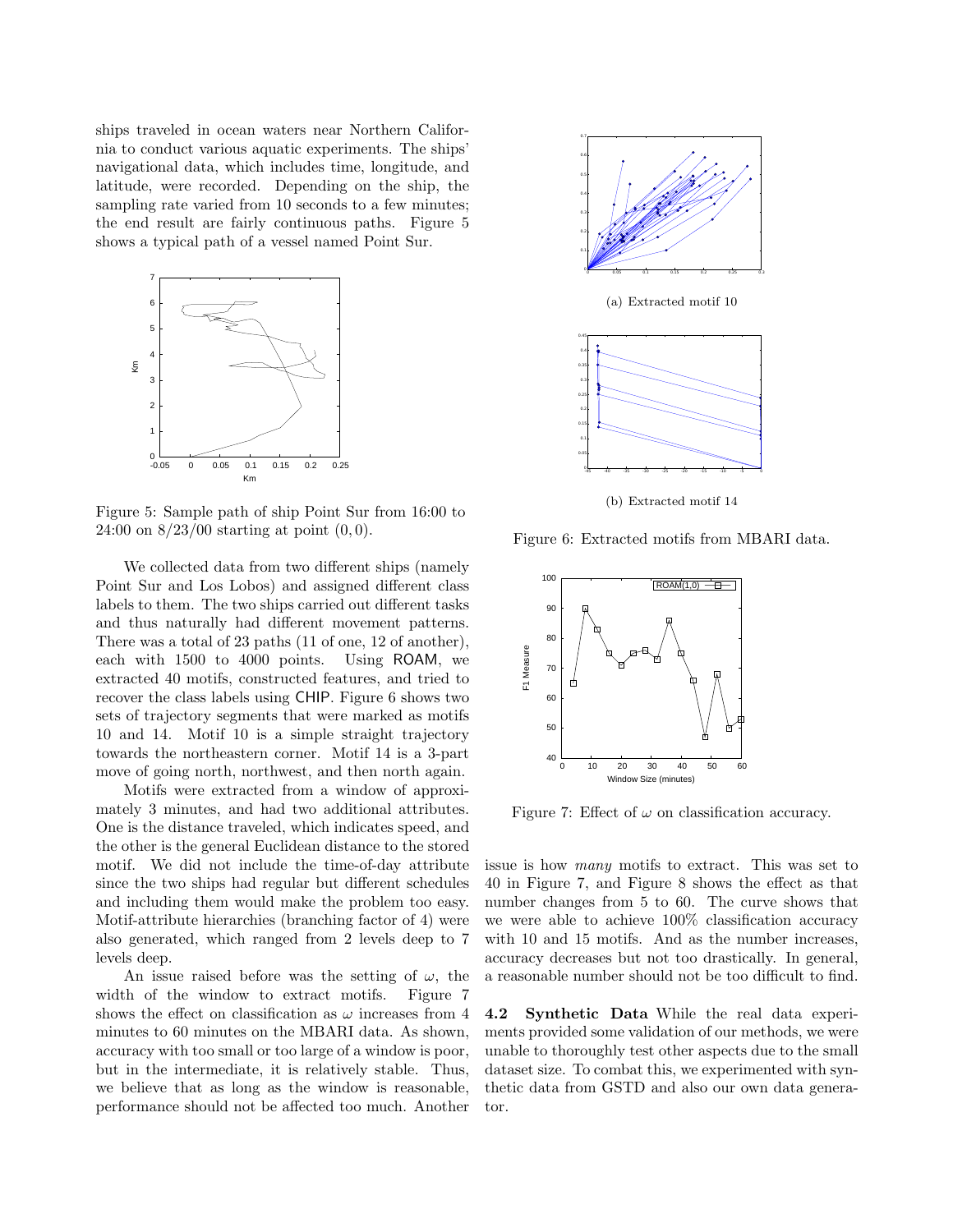

Figure 8: Effect of number of motifs on classification accuracy.

4.2.1 Notation For our own data generator, we use the following notation to denote the parameters used in generation. Each data set's name is in the form of " $N\#B\#M\#A\#S\#L\#$ ", where N is the number of normal trajectories,  $B$  is the number of abnormal ones, M is the number of motifs, A is the number of attributes, S is the standard deviation in the Gaussian mixture distributions, and  $L$  is the average length of the trajectory.

4.2.2 Classification Accuracy First, we tested accuracy using GSTD. In GSTD, we generate two different classes of data using Gaussian distributed movement centers. The two models shared the same parameters except the mean of the centers differed by 0.01 (0.50 vs. 0.51). Fig. 9 shows the results as we also varied the variance in the distributions. As expected, accuracy improves as the trajectories differ more from each other. But even at small differences, ROAM was able to distinguish the two classes.



Figure 9: GSTD N2000B200M30: Accuracy with respect to difference in variance.

Next, we tested the accuracy using our own data generator. Fig. 10 shows F1 results as the number of motifs in the data increased from 10 to 100 on the  $y$ -axis. For comparison, we used SVM<sup>4</sup> (nu-SVC with radial kernel) with the Flat-Classifier as described before and also SVM with level 2 features. The first thing we notice is that SVM with Flat-Classifier is hopeless, as expected. We also observe that ROAM with level 1 features and a little bit expansion is almost as good as SVM with level 2 features. ROAM with level 2 and a little bit expansion is equal to or better than SVM.

We note that the size of the classification feature space is much larger than the number of motifs. For example, when the number of motifs equals 100, the number of level 2 features equals nearly 1200.



Figure 10:  $N4kB200A3S5.0L20$ : Accuracy with respect to number of motifs.

Fig. 11 shows F1 as the motif-trajectory length varies. As the length increases, the data gets denser and we observe that SVM's performance deteriorates. However, ROAM with its various configurations were fairly stable. Fig. 12 shows the effect as standard deviation is increases from 5 to 40. As expected, F1 decreases as the values get more spread out. One might have noticed that we have rather large standard

 $^4$ http://www.csie.ntu.edu.tw/~cjlin/libsvm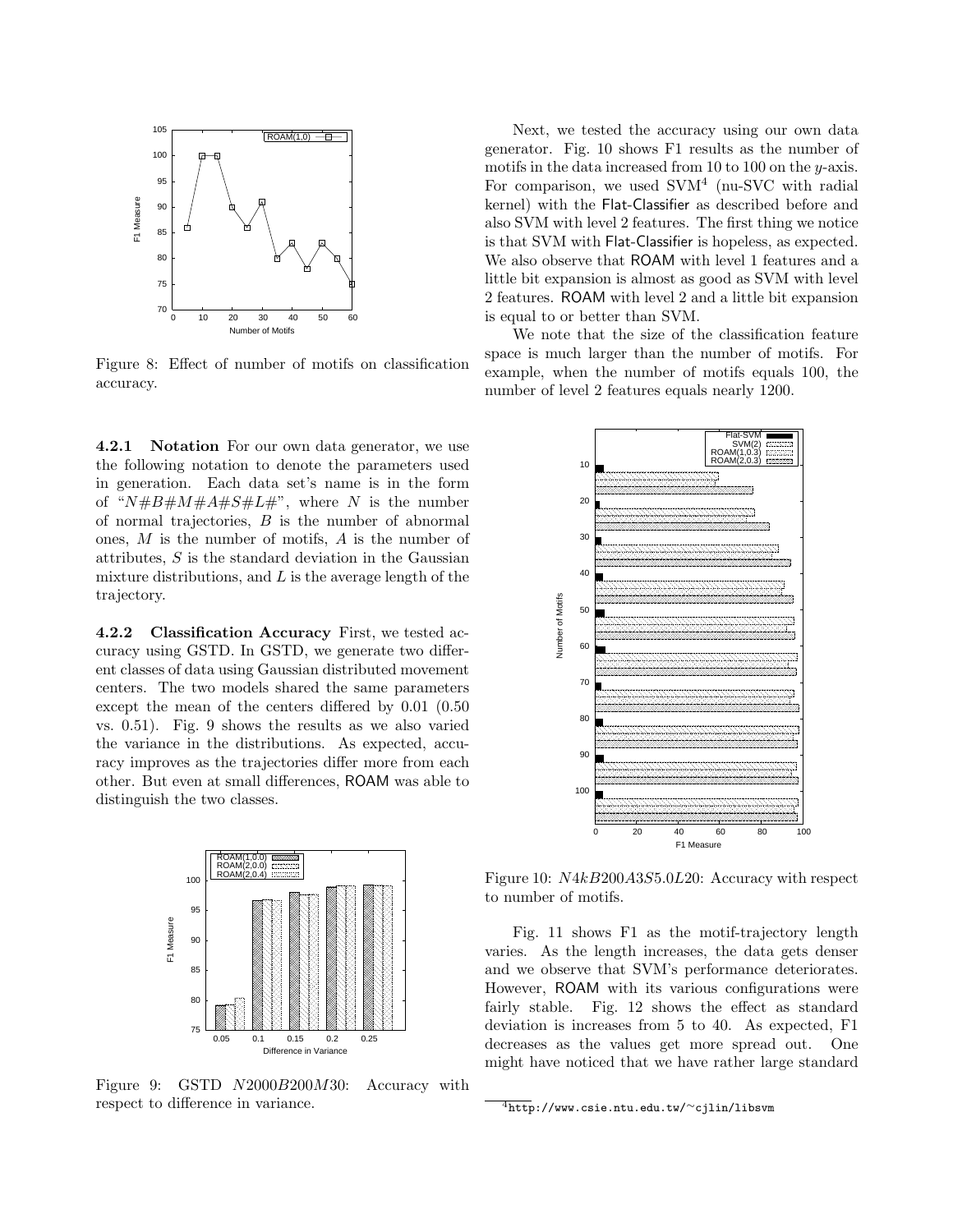deviation values. This is because the range of values is large (∼1000).



Figure 11: N4kB200A3S5.0L20: Accuracy with respect to length of motif-trajectories.



Figure 12: N5kB100M20A3L20: Accuracy with respect to standard deviation.

Recall that a larger value of  $\beta$ , the expansion factor, increases the chances that CHIP will expand the feature space during learning. The effect of different  $\beta$  values vary from one dataset to another. Fig. 13 shows a typical result. In the  $ROAM(1,*)$  curve, ROAM starts with level 1 features and improves significantly with expansion. In the  $\mathsf{ROAM}(2,*)$  curve, F1 is high initially. It improves slightly with some expansion but eventually drops down. This is the effect of over-fitting. In other words, CHIP has expanded too greedily and the feature space has become too specific.

Finally, Fig. 14 compares a general feature space vs. a specific one. One is  $\text{ROAM}(2,0)$ , which is level 2 features with no expansion. The other is ROAM(MAX), which is only the leaf features. We see that  $\mathsf{ROAM}(2,0)$ is significantly better in accuracy. Furthermore, it is also faster. With 60 motifs,  $\text{ROAM}(2,0)$  took an average of 84 seconds with 705 features while ROAM(MAX) took



Figure 13: N500B100M20A3S25L20: Accuracy with respect to  $\beta$ .

850 seconds with approximately 4350 features.



Figure 14:  $N15kB500A3S25L20$ : Accuracy with respect to number of motifs.

4.2.3 Efficiency With regards to efficiency, we first check sensitivity to the number of trajectories. Fig 15 shows a plot broken down into ROAM's components, note the log scale. As we can see, all components scale nicely with respect to the number of trajectories. The Motif Extractor is the slowest, but it was implemented in Python  $(10-30)$  slower than  $C++$ ) while the other components were in C++.

Another aspect of efficiency is sensitivity to the length of the trajectories. Fig. 16 shows the running time as the length was increased from 10 to 100 in our own data generator. Fig 17 shows a similar experiment using GSTD data. Again, we see a linear increase in running time as trajectory length increased. The reason is that with longer trajectories, there is a linear increase in the number of motif expressions ROAM has to process.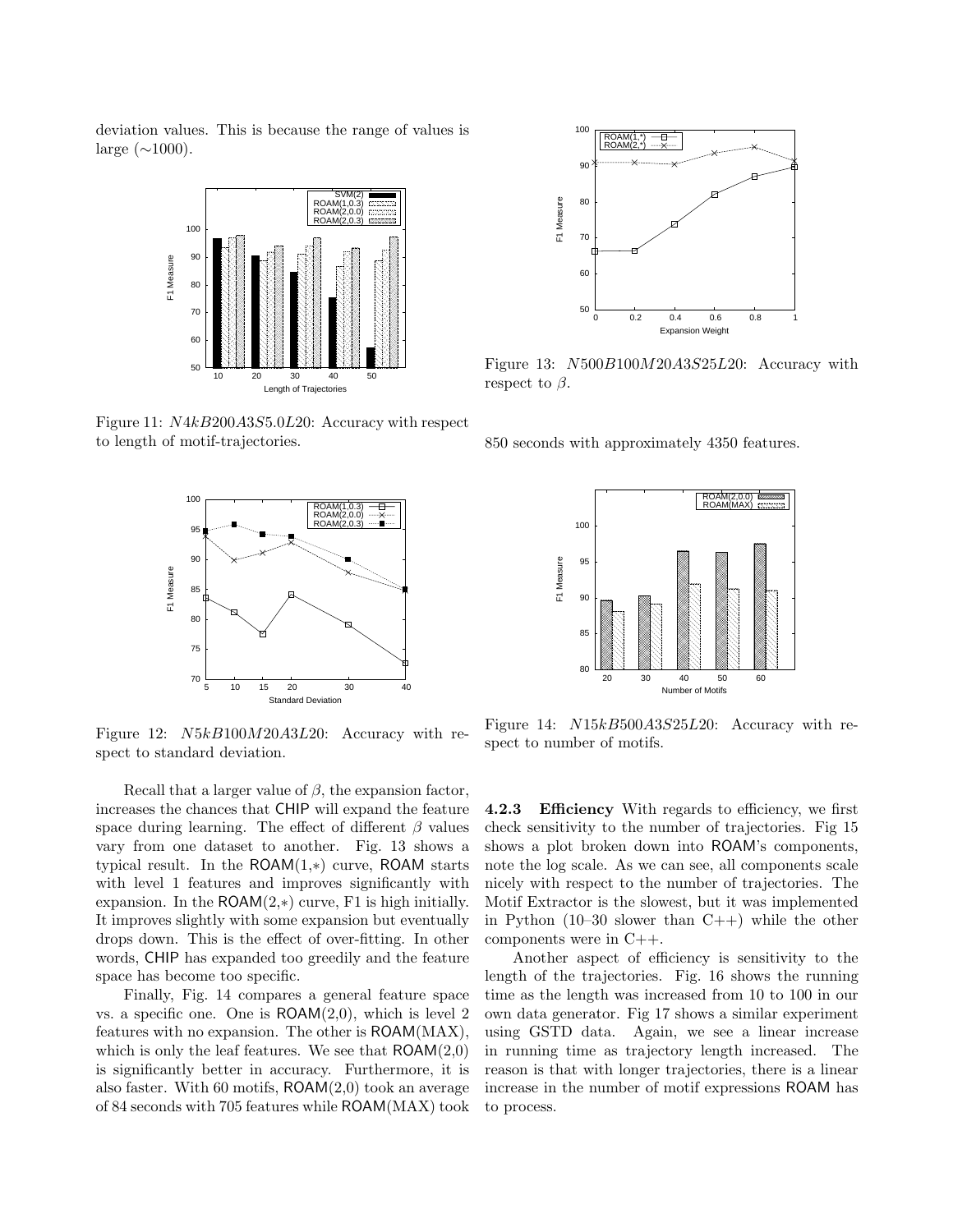

Figure 15: GSTD:  $B200M20$ : Efficiency with respect to number of trajectories.



Figure 16: N20000B1000M20A3S10.0: Efficiency with respect to length of motif-trajectories.



Figure 17: GSTD:  $N2000B100M10$ : Efficiency with respect to length of trajectories.

#### 5 Related Work

Prior work in moving object databases (MOD) has addressed problems similar to ours. Discrete data model of moving objects was introduced in [6] and used subsequently in [16, 3, 15]. However, to our knowledge, ROAM is the first work to represent trajectories in a feature space oriented on the discrete units (fragments). Prior work used fragments as a dimensionality-reduction technique and still retained a trajectory model.

In [16, 15], the authors construct models to predict trajectories as well as recognize anomalies. However, both works assume the existence of a single trajectory model. This works well when there is only a few objects ([16] experimented with one object and [15] experimented with three). In such cases, the object(s) have clear individual patterns and could be captured in a compact model. However with anomaly detection in a large population, it is unclear whether such approaches will work. Within the population, there is a very large variation of trajectories and anomalies could occur in any form. In ROAM, we do not assume the existence of a single or a few global trajectory models. The classifier can learn rules specific to any scenario.

Clustering moving objects [7, 11] and time series [12] as well as classification of time series [24, 23] are also related to this work. However, most of them focus analysis on the raw trajectories using techniques such as dynamic time warping. In ROAM, the interactions between the trajectories and non-spatiotemporal attributes play a crucial role that is usually ignored in previous work. In real world cases, such interactions often convey the most useful information.

In addition to specific problems, representation in MOD [8] is a core issue. In [9], abstract data types are added to a DBMS to model the geometries. In [6], a discrete data model is proposed. Trajectories are decomposed into "slices" where each slice is represented by a simple function. In comparison to our work, these slices are simpler motifs and do not translate to features. Related to representation, indexing and query processing [18, 20] are also key MOD issues. However, they focus analysis on the raw spatial and trajectory data and query processing. For example, discovering which moving objects are physically located within a certain query window. In ROAM, we focus on the semantic problem of anomaly detection which requires higher level analysis.

Work in time series and traditional anomaly detection also touches on our problem. [1] presents techniques which can query for shapes in time series, and [4] automatically discovers motifs in time series. Algorithms in this area are helpful and could be applied in ROAM, but our framework does more than just motif discovery. It builds a hierarchical feature space using the motifs and performs high level feature analysis. Traditional outlier detection [13] is closely tied to our problem. However, they are only concerned with fixed